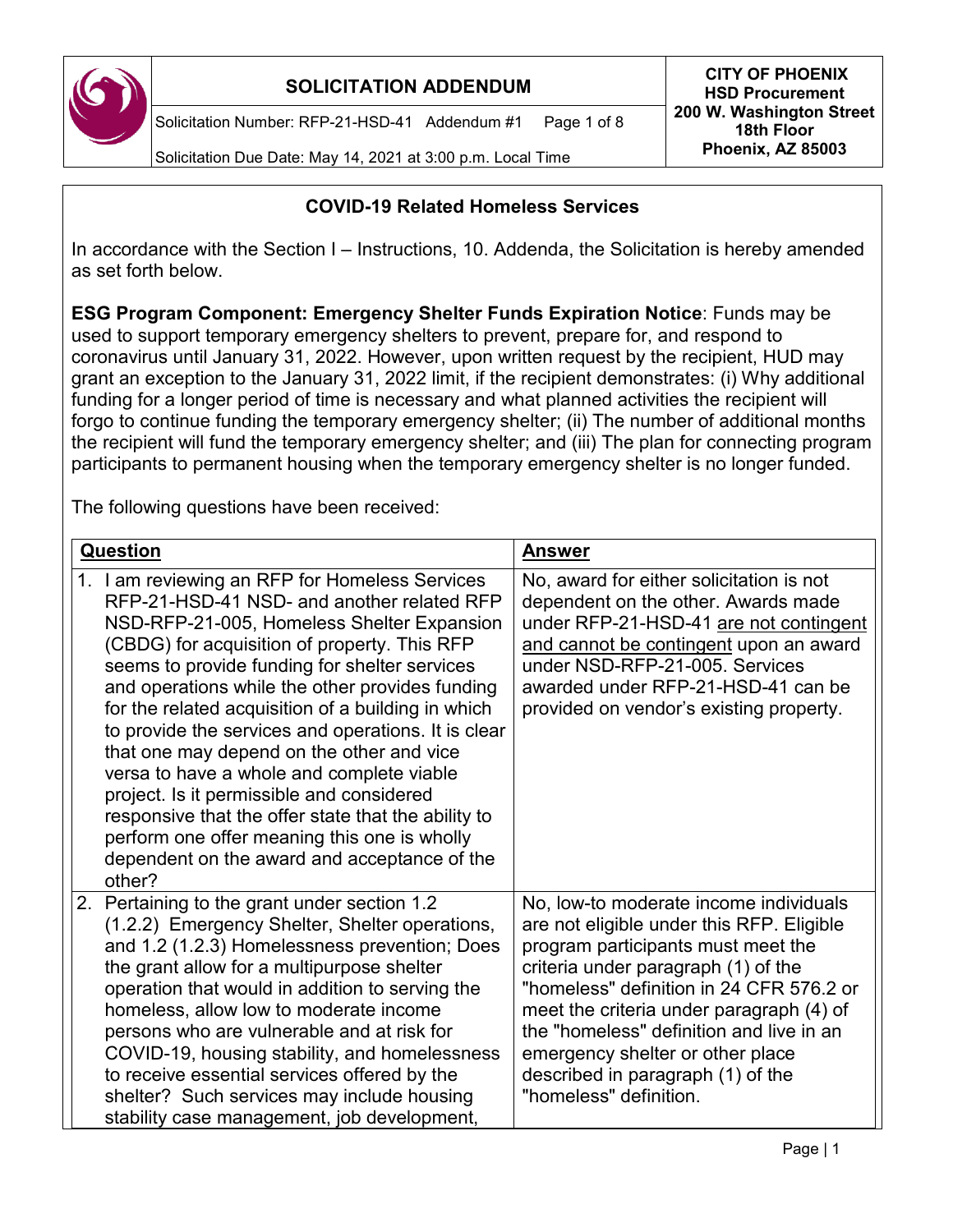

Solicitation Number: RFP-21-HSD-41 Addendum #1 Page 2 of 8

**SOLICITATION ADDENDUM CITY OF PHOENIX HSD Procurement 200 W. Washington Street 18th Floor Phoenix, AZ 85003**

Solicitation Due Date: May 14, 2021 at 3:00 p.m. Local Time

|  | education, life skills training, mental health for<br>substance abuse treatment, etc. At risk may be<br>defined to include those experiencing a mental<br>illness, substance abuse, pervasive<br>development disorder, medically vulnerable.                        |                                                                                                                                                                                                                                                                                                                                                                                                 |
|--|---------------------------------------------------------------------------------------------------------------------------------------------------------------------------------------------------------------------------------------------------------------------|-------------------------------------------------------------------------------------------------------------------------------------------------------------------------------------------------------------------------------------------------------------------------------------------------------------------------------------------------------------------------------------------------|
|  | 3. I see that "the City does not anticipate that<br>awards will exceed \$2,000,000." However, what<br>is the total funding amount the City has for this<br>funding opportunity?                                                                                     | \$9.1 million in Emergency Solutions<br>Grant (ESG) funding is available for<br>services resulting from this RFP.                                                                                                                                                                                                                                                                               |
|  | 4. Are we allowed to only serve men and/or<br>women and not families?                                                                                                                                                                                               | Eligible program participants are any<br>vulnerable individuals within the City of<br>Phoenix, who meets the criteria under<br>paragraph (1) of the "homeless" definition<br>in 24 CFR 576.2 or who meets the<br>criteria under paragraph (4) of the<br>"homeless" definition and live in an<br>emergency shelter or other place<br>described in paragraph (1) of the<br>"homeless" definition. |
|  | 5. "Offeror shall have at least one (1) year<br>experience dealing with the homeless<br>population and federal grants." We have had<br>city grants but not federal. Do we therefore not<br>qualify?                                                                 | Some City grants can be from federal<br>funding sources. It is suggested to review<br>the funding sources of your City grant.                                                                                                                                                                                                                                                                   |
|  | 6. Is it required that program services be reported<br>through HMIS? Our agency is not registered<br>within HMIS. If we seek funding for the costs to<br>register, would that require a separate<br>application apart from an application for<br>homeless services? | Yes, reporting through the Homeless<br>Management Information System (HMIS)<br>is required. Yes, each service will require<br>a separate proposal.                                                                                                                                                                                                                                              |
|  | 7. The City has a separate RFP open for CDBG<br>funding for homeless services. Can you explain<br>the differences between these two offerings?                                                                                                                      | RFP-21-HSD-41 - Funds homeless<br>services. The City seeks qualified firms or<br>individuals with the capability to provide<br>homeless services as result of the<br>COVID-19 pandemic for the Human<br>Services Department. This RFP is<br>supported by ESG funding.                                                                                                                           |
|  |                                                                                                                                                                                                                                                                     | CDBG funds are not related to the ESG<br>Program funds that support any awards<br>made under RFP-21-HSD-41. CBDG<br>funding questions have been referred to                                                                                                                                                                                                                                     |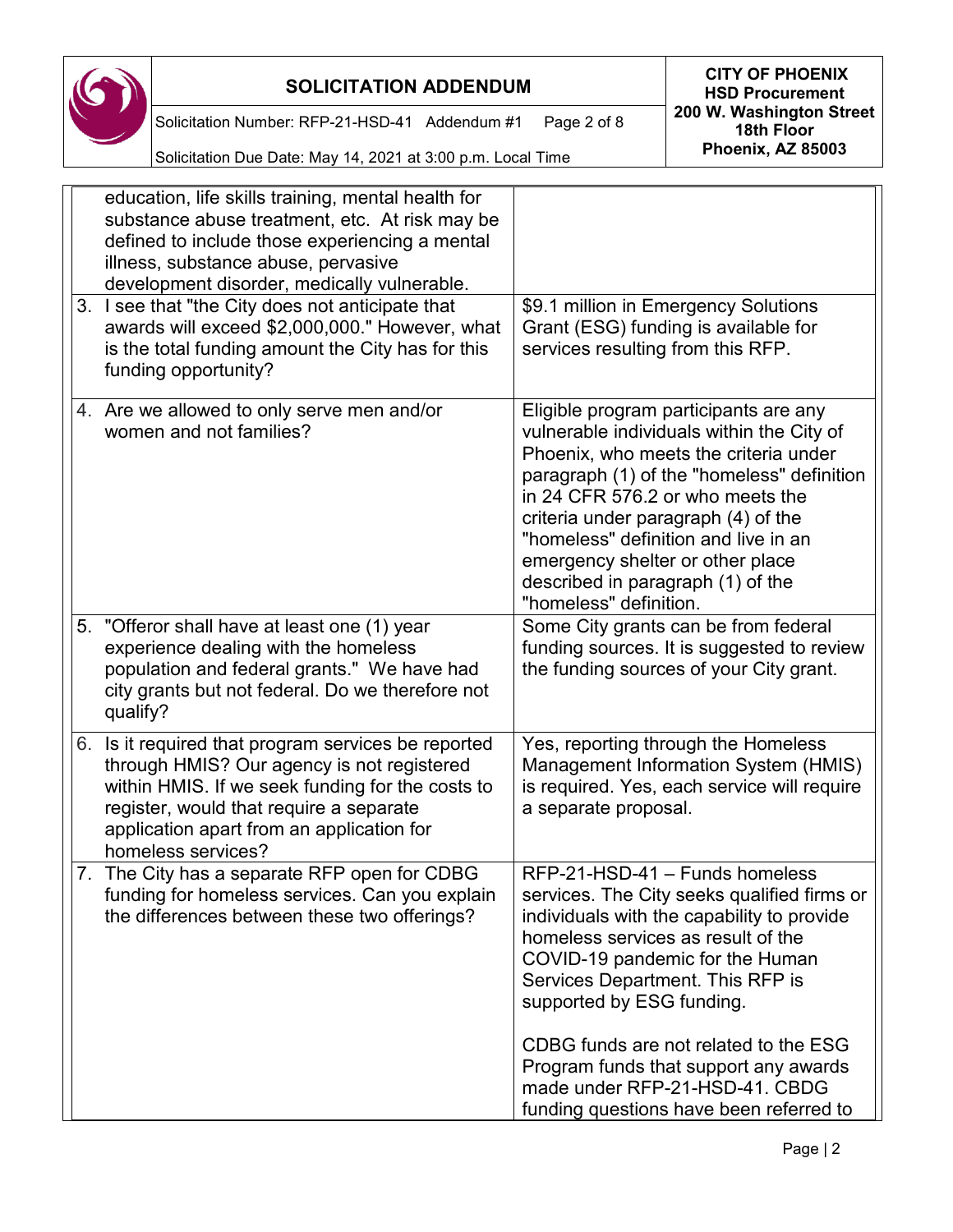

**HSD Procurement 200 W. Washington Street 18th Floor Phoenix, AZ 85003**

Solicitation Number: RFP-21-HSD-41 Addendum #1 Page 3 of 8

Solicitation Due Date: May 14, 2021 at 3:00 p.m. Local Time

|                                                                                                                                                                                                                                                                                                                                                                                           | the City of Phoenix Neighborhood<br>Services Department for a response.                                                                                                                                                                                                                                                                                                                                                                                                                         |
|-------------------------------------------------------------------------------------------------------------------------------------------------------------------------------------------------------------------------------------------------------------------------------------------------------------------------------------------------------------------------------------------|-------------------------------------------------------------------------------------------------------------------------------------------------------------------------------------------------------------------------------------------------------------------------------------------------------------------------------------------------------------------------------------------------------------------------------------------------------------------------------------------------|
|                                                                                                                                                                                                                                                                                                                                                                                           |                                                                                                                                                                                                                                                                                                                                                                                                                                                                                                 |
| 8. RE transparency--what exactly is the selection<br>process. Will staff merely review for compliance<br>to RFP? Will there be a citizens committee that<br>except for the City council is the final ranking<br>group? Can staff revise committee<br>recommendations? I ask not because we will to<br>contact anyone but because we need to know<br>who our audience is on the narration. | In accordance with A.R. 3.10 the<br>Procurement Officer will evaluate all<br>submitted proposal for responsiveness.<br>Once completed, those proposals<br>determined to be responsive will then be<br>provided to an evaluation committee who<br>will then review and evaluate the<br>proposals to determine which proposals<br>are most advantageous to the City. The<br>evaluation committee is comprised of<br>subject matter experts. Refer to Section I<br>- Instructions, Articles 27-29. |
|                                                                                                                                                                                                                                                                                                                                                                                           | Requested clarification was not provided<br>to the City regarding the inquirer's<br>definition of "citizens committee" so a<br>response cannot be formulated to<br>address: "Will there be a citizens<br>committee that except for the City council<br>is the final ranking group?"                                                                                                                                                                                                             |
|                                                                                                                                                                                                                                                                                                                                                                                           | Requested clarification was not provided<br>to the City regarding inquirer's reference<br>to "staff" so a response cannot be<br>formulated to address: "Can staff revise<br>committee recommendations?"                                                                                                                                                                                                                                                                                         |
| 9. All of the tabs that were mentioned as separate<br>pdf files, does that mean you do not want them<br>combined into one pdf, but uploaded as<br>separate pdfs? and all the attachments separate                                                                                                                                                                                         | Upload each tab and its required<br>responses in separate PDFs labeled<br>accordingly.                                                                                                                                                                                                                                                                                                                                                                                                          |
| pdfs or combined?                                                                                                                                                                                                                                                                                                                                                                         | Upload attachments in separate PDFs<br>labeled accordingly.                                                                                                                                                                                                                                                                                                                                                                                                                                     |
| 10. Does transitional housing qualify?                                                                                                                                                                                                                                                                                                                                                    | Review the ESG guidelines to determine<br>if what you consider transitional housing,<br>could fall into any of the components<br>supported by ESG funding.                                                                                                                                                                                                                                                                                                                                      |
|                                                                                                                                                                                                                                                                                                                                                                                           | <b>ESG: Emergency Solutions Grants</b><br>Program - HUD Exchange                                                                                                                                                                                                                                                                                                                                                                                                                                |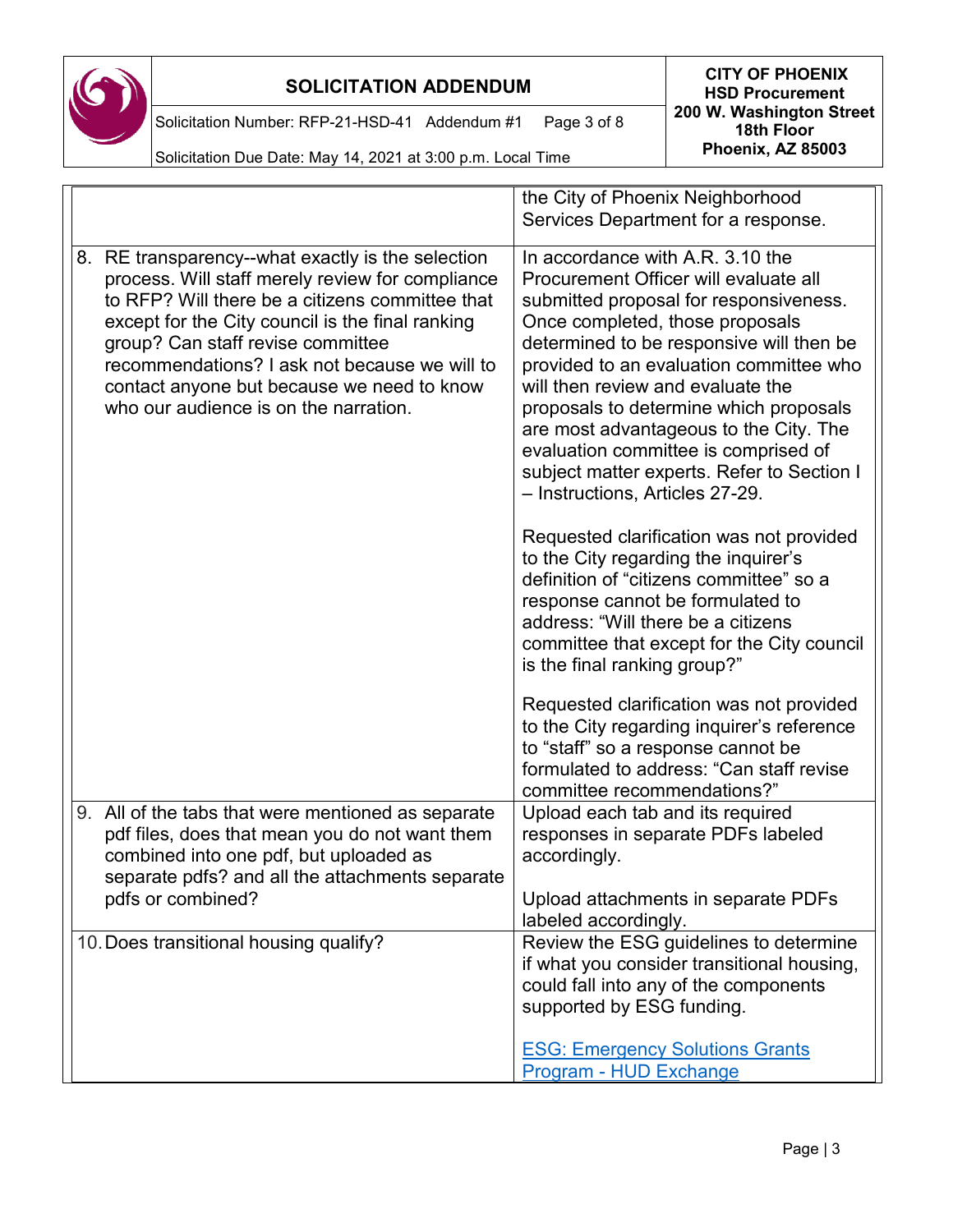|       | <b>SOLICITATION ADDENDUM</b>                                                                                                                                              |                                                                                                                                                                            | <b>CITY OF PHOENIX</b><br><b>HSD Procurement</b>                                                                                                                                                                  |
|-------|---------------------------------------------------------------------------------------------------------------------------------------------------------------------------|----------------------------------------------------------------------------------------------------------------------------------------------------------------------------|-------------------------------------------------------------------------------------------------------------------------------------------------------------------------------------------------------------------|
|       | Solicitation Number: RFP-21-HSD-41 Addendum #1                                                                                                                            | Page 4 of 8                                                                                                                                                                | 200 W. Washington Street<br>18th Floor                                                                                                                                                                            |
|       | Solicitation Due Date: May 14, 2021 at 3:00 p.m. Local Time                                                                                                               |                                                                                                                                                                            | Phoenix, AZ 85003                                                                                                                                                                                                 |
| tabs? | 11. Do you want all attachments complied into one<br>document or separate documents similar to the                                                                        | Upload each tab and its required<br>accordingly.                                                                                                                           | responses in separate PDFs labeled                                                                                                                                                                                |
|       |                                                                                                                                                                           | labeled accordingly.                                                                                                                                                       | Upload attachments in separate PDFs                                                                                                                                                                               |
|       | 12. Are there any page limitations for each section?                                                                                                                      | No.                                                                                                                                                                        |                                                                                                                                                                                                                   |
|       | 13. Can you apply as a project under a 501c3<br>organization? For example, the YMCA holds<br>the 501c3 AS THE VALLEY OF THE sun, but<br>this project would be one branch. |                                                                                                                                                                            | Yes, the organization is required to<br>adhere to the HUD ESG guidelines.                                                                                                                                         |
|       | 14. Is the total pool of money \$2 million, or is the<br>maximum single award \$2 million?                                                                                |                                                                                                                                                                            | \$9.1 million in ESG funding is available<br>for services resulting from this RFP.                                                                                                                                |
|       |                                                                                                                                                                           | will exceed \$2,000,000.                                                                                                                                                   | The City does not anticipate that awards                                                                                                                                                                          |
|       | 15. My question is must we have direct experience<br>with Federal grants and working with the<br>homeless population.                                                     | Yes. Please refer to Section I-<br>in the solicitation document.                                                                                                           | Instructions, Articles 1. - Description of<br>Need and 17. - Pre-Award Qualifications                                                                                                                             |
|       | 16. Are there any preferred/priority target<br>populations (e.g. DV victims, families, men,<br>women, chronic homeless, etc.)?                                            | in 24 CFR 576.2 or who meets the<br>criteria under paragraph (4) of the<br>emergency shelter or other place<br>described in paragraph (1) of the<br>"homeless" definition. | Eligible program participants are any<br>vulnerable individuals within the City of<br>Phoenix, who meets the criteria under<br>paragraph (1) of the "homeless" definition<br>"homeless" definition and live in an |
|       | 17.9 million or 1.9 million available funding?                                                                                                                            | services resulting from this RFP.                                                                                                                                          | \$9.1 million in Emergency Solutions<br>Grant (ESG) funding is available for                                                                                                                                      |
|       | 18. Can you post a link to the COP approved<br>homeless plan?                                                                                                             |                                                                                                                                                                            | Please refer to Section I - Instructions,<br>Article 1.1 in the solicitation document.                                                                                                                            |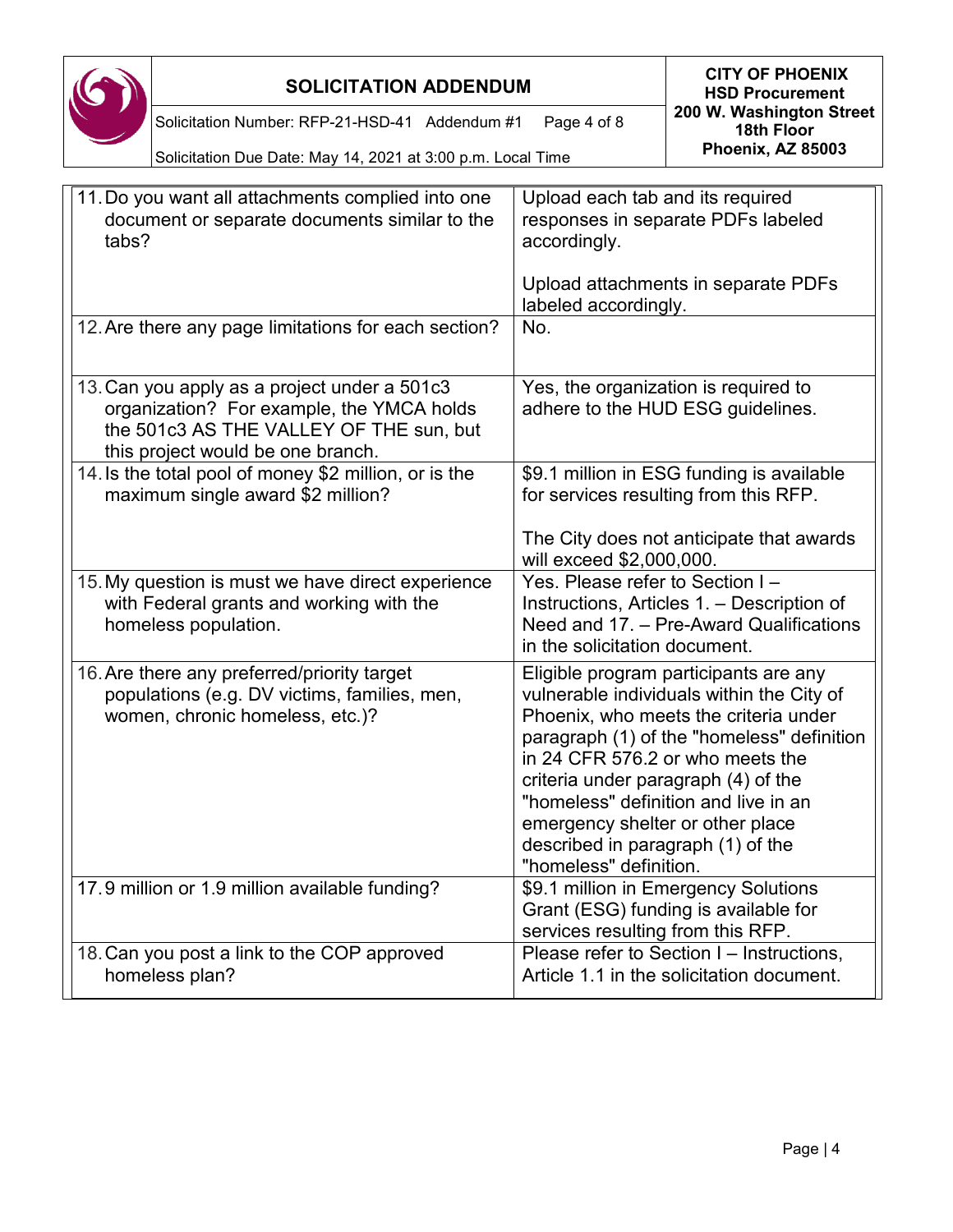

**HSD Procurement 200 W. Washington Street 18th Floor Phoenix, AZ 85003**

Solicitation Number: RFP-21-HSD-41 Addendum #1 Page 5 of 8

19.Regarding the minimum requirements,

The requirements for RFP-21-HSD-41

| Corporation is an IT consulting firm that is<br>registered as an S corporation in the State of<br>Illinois with all necessary credentials to deliver<br>technology solutions in the State of Arizona. Are<br>we eligible to respond to this opportunity? RFP<br>Source: 2. MINIMUM REQUIREMENTS:<br>Pursuant to ESG regulations, Offerors must be<br>a unit of general-purpose local government or<br>private nonprofit organization in order to submit<br>a proposal in response to this Request. | have been clearly outlined in the<br>solicitation documents. The City of<br>Phoenix will not contract for any service<br>that was not identified in the RFP. |
|----------------------------------------------------------------------------------------------------------------------------------------------------------------------------------------------------------------------------------------------------------------------------------------------------------------------------------------------------------------------------------------------------------------------------------------------------------------------------------------------------|--------------------------------------------------------------------------------------------------------------------------------------------------------------|
| 20. Are categories 2 and 3 of the HUD definition of                                                                                                                                                                                                                                                                                                                                                                                                                                                | Eligible program participants are any                                                                                                                        |
| homologeness oligible senvice nonulations? For                                                                                                                                                                                                                                                                                                                                                                                                                                                     | vulnorable individuals within the City of                                                                                                                    |

homelessness eligible service populations? For instance, are those meeting the McKinney definition of homelessness eligible? participants are any vulnerable individuals within the City of Phoenix, who meets the criteria under paragraph (1) of the "homeless" definition in 24 CFR 576.2 or who meets the criteria under paragraph (4) of the "homeless" definition and live in an emergency shelter or other place described in paragraph (1) of the "homeless" definition.

| 21. May we have a copy of the presentation?                                                                                                           | Yes. The presentation has been posted<br>to the City Solicitation Website.                                                                                              |
|-------------------------------------------------------------------------------------------------------------------------------------------------------|-------------------------------------------------------------------------------------------------------------------------------------------------------------------------|
| 22. If the HUD eligible funding criteria expand on<br>the City's ESG criteria will HUD govern, or will<br>the city scope be smaller than the HUD ESG? | The City of Phoenix follows the<br>guidelines set forth by HUD relating to<br>the ESG program. These guidelines have<br>been outlined in the solicitation<br>documents. |
| 23. Maximum length of the submission?                                                                                                                 | There is no maximum length<br>requirement.                                                                                                                              |
| 24. Will the HUD EXG project criteria apply or the                                                                                                    | Requested clarification was not provided                                                                                                                                |

City's if the City's are more limited than HUD's? to the City regarding the inquirer's submitted inquiry so a response cannot be formulated to address this inquiry. 25.For clarification "small business, for profits" do not qualify for this RFP? No, any agency can receive ESG-CV funds if they abide by the ESG requirements. 26.If our core program consists of multiple components does it still need to be separate Yes, each service will require a separate proposal.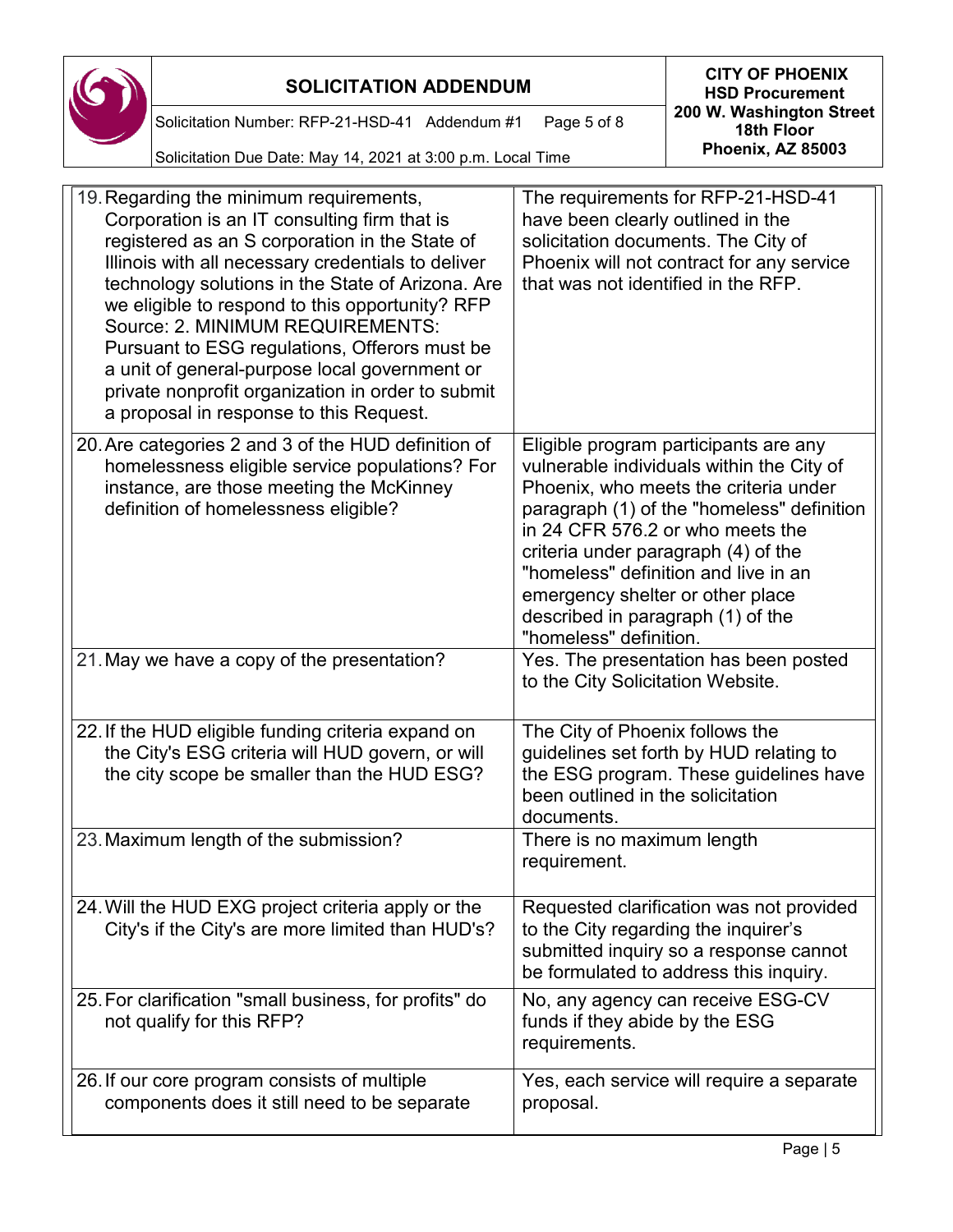

Solicitation Number: RFP-21-HSD-41 Addendum #1 Page 6 of 8

| proposals for each component? If so, do we                                                                                                                                                                                             | Yes, administrative costs will need to be                                                                                                                                                                                                                                                                                                                                                                                                                                                                                                                                                                                                                                                                                                                                                                                     |
|----------------------------------------------------------------------------------------------------------------------------------------------------------------------------------------------------------------------------------------|-------------------------------------------------------------------------------------------------------------------------------------------------------------------------------------------------------------------------------------------------------------------------------------------------------------------------------------------------------------------------------------------------------------------------------------------------------------------------------------------------------------------------------------------------------------------------------------------------------------------------------------------------------------------------------------------------------------------------------------------------------------------------------------------------------------------------------|
| need to divide admin costs up between those?                                                                                                                                                                                           | allocated separately per proposal.                                                                                                                                                                                                                                                                                                                                                                                                                                                                                                                                                                                                                                                                                                                                                                                            |
| 27. If submitting multiple proposals, it still needs to<br>be in one email, correct?                                                                                                                                                   | If submitting for multiple ESG<br>components, each component should be<br>a separate submission from the same<br>organization. For example, if submitting<br>for the street outreach and rapid<br>rehousing components: In one email,<br>attach and submit all documents<br>applicable for the street outreach<br>component. In another email, attach and<br>submit all documents applicable for rapid<br>rehousing. Refer to Section III -<br>Submittals, Article 13 regarding how to<br>submit your proposal(s) electronically.                                                                                                                                                                                                                                                                                             |
| 28. It seems e-mail size limit will be an issue if all<br>proposals must be submitted in one e-mail.<br>What will be the protocol then for submission if<br>you are contacted?                                                         | If submitting for multiple ESG<br>components, each component should be<br>a separate submission from the same<br>organization. For example, if submitting<br>for the street outreach and rapid<br>rehousing components: In one email,<br>attach and submit all documents<br>applicable for the street outreach<br>component. In another email, attach and<br>submit all documents applicable for rapid<br>rehousing. Refer to Section III -<br>Submittals, Article 13 regarding how to<br>submit your proposal(s) electronically.<br>If the Procurement Officer is contacted<br>due to e-mail size limit issues, the<br>Procurement Officer and potential offeror<br>will have a discussion to determine steps<br>which would allow the potential offeror<br>the ability to submit all documents within<br>their proposal(s). |
| 29. Will you require coordination with the CoC's<br>Coordinated Entry system?                                                                                                                                                          | Yes.                                                                                                                                                                                                                                                                                                                                                                                                                                                                                                                                                                                                                                                                                                                                                                                                                          |
| 30.1 attended the pre-bid yesterday as a<br>representative of Corporation - an information<br>technology consulting firm headquartered in<br>Chicago, Illinois with satellite offices in<br>Colorado, Michigan and Ontario, Canada. We | The requirements for RFP-21-HSD-41<br>have been clearly outlined in the<br>solicitation documents. The City of<br>Phoenix will not contract for any service<br>that was not identified in the RFP.                                                                                                                                                                                                                                                                                                                                                                                                                                                                                                                                                                                                                            |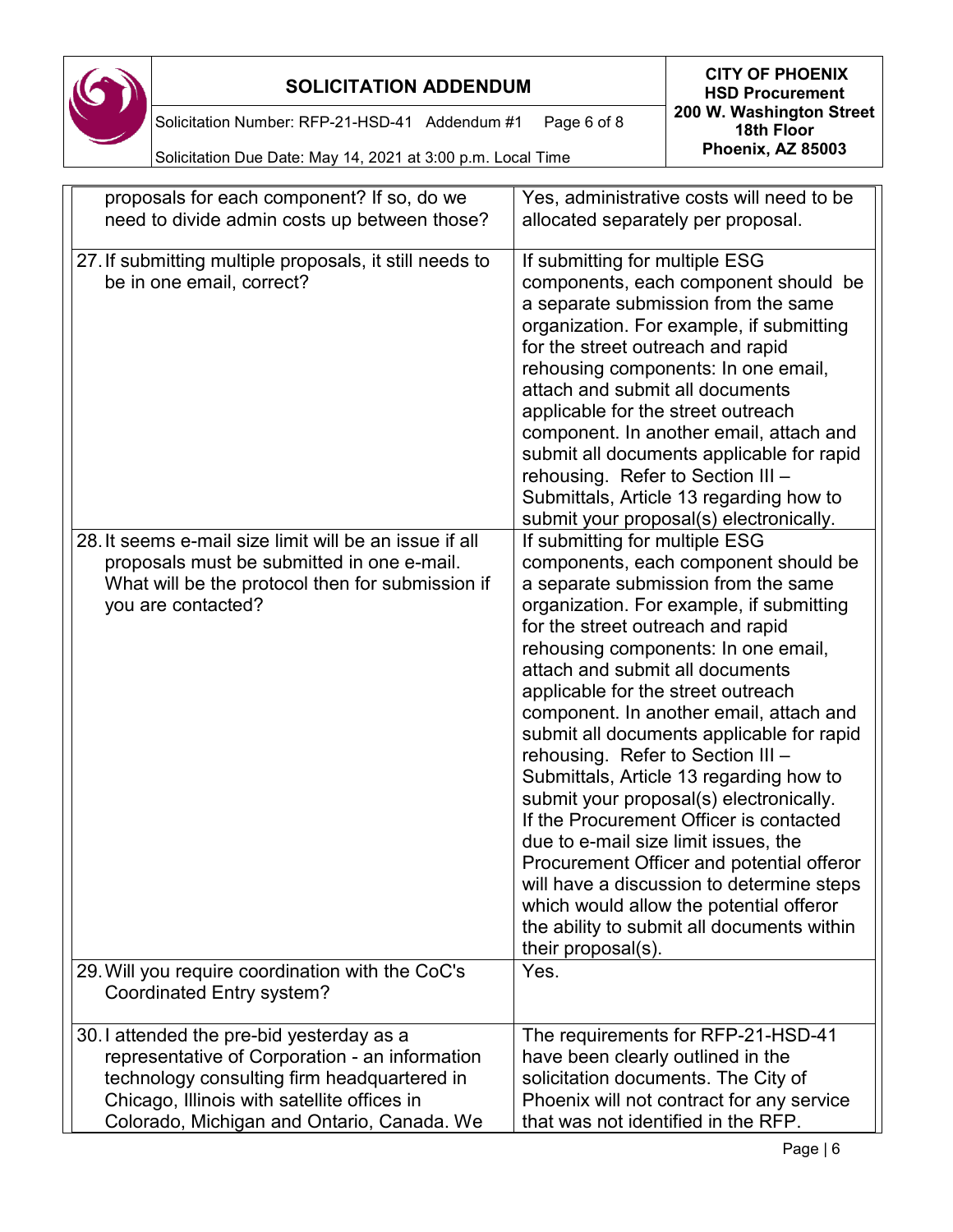

**SOLICITATION ADDENDUM CITY OF PHOENIX HSD Procurement 200 W. Washington Street 18th Floor Phoenix, AZ 85003**

Solicitation Number: RFP-21-HSD-41 Addendum #1 Page 7 of 8

Solicitation Due Date: May 14, 2021 at 3:00 p.m. Local Time

| have been a registered S corporation with the<br>State of Illinois since May 1992, providing<br>modernized technical solutions to governments<br>across the USA and Canada for nearly thirty<br>years. We have followed Arizona's technology<br>evolution closely and recognize local<br>government needs for innovative, modernized<br>systems that solve real-world problems.                                                                                                       |                                                                                                                                                                                                                                                                                                                                                                                              |
|---------------------------------------------------------------------------------------------------------------------------------------------------------------------------------------------------------------------------------------------------------------------------------------------------------------------------------------------------------------------------------------------------------------------------------------------------------------------------------------|----------------------------------------------------------------------------------------------------------------------------------------------------------------------------------------------------------------------------------------------------------------------------------------------------------------------------------------------------------------------------------------------|
| I would like to ascertain our eligibility to respond<br>to this RFP since Corporation does not have<br>direct homeless experience, but we have<br>extensive experience with the City of Chicago's<br>population, which is as diverse as Phoenix'<br>population, also with a significant local<br>homeless population.                                                                                                                                                                 |                                                                                                                                                                                                                                                                                                                                                                                              |
| 31. Is the maximum request amount \$2 million per<br>proposal or \$2 million per agency?                                                                                                                                                                                                                                                                                                                                                                                              | Due to the limited time available for<br>expenditure of these funds, the City does<br>not anticipate that awards will exceed<br>\$2,000,000 per service proposed.                                                                                                                                                                                                                            |
| 32. Can proposals be submitted for both component<br>1.2.2 and 1.2.4 for the same property in order to<br>renovate campus and cover operations and<br>secondly transition shelter clients to a rapid<br>rehousing program on our campus?                                                                                                                                                                                                                                              | Yes. Each service will require a separate<br>proposal but cannot be contingent upon<br>one another.                                                                                                                                                                                                                                                                                          |
| 33. In prior years grant cycles the City had a policy<br>that they would rank all proposals, and fully fund<br>each one in order from highest ranking to lowest<br>until the funds were all expended. The very last<br>proposal funded would be partially funded-<br>awarded with however much money was left at<br>that point. Will they use that strategy with this<br>award, OR is it possible that they will fund many<br>agencies with less than their full requested<br>amount? | Responsive proposals will be evaluated<br>by an evaluation committee. It is the<br>intent of the City to fully fund proposals<br>determined to be within the competitive<br>range and most advantageous to the<br>City. The City may offer partial funding to<br>Offeror's whose proposals are lower<br>ranked within the competitive range if<br>there is any additional funding available. |
| 34. Attachment 11 Affidavit of Lawful Presence by<br>Mail- this form is for individuals- whose info<br>belongs on this form?                                                                                                                                                                                                                                                                                                                                                          | The business owner.                                                                                                                                                                                                                                                                                                                                                                          |
| 35. Attachment 8 asks for 5 references, only slots<br>for 3. Doesn't look like we can insert a page into<br>the document. Do you want 3, or if 5- how do<br>you want the last two submitted?                                                                                                                                                                                                                                                                                          | The references requirements have been<br>outlined in Attachment 8. You may make<br>a copy of Attachment 8 and include<br>additional references on the additional<br>page.                                                                                                                                                                                                                    |